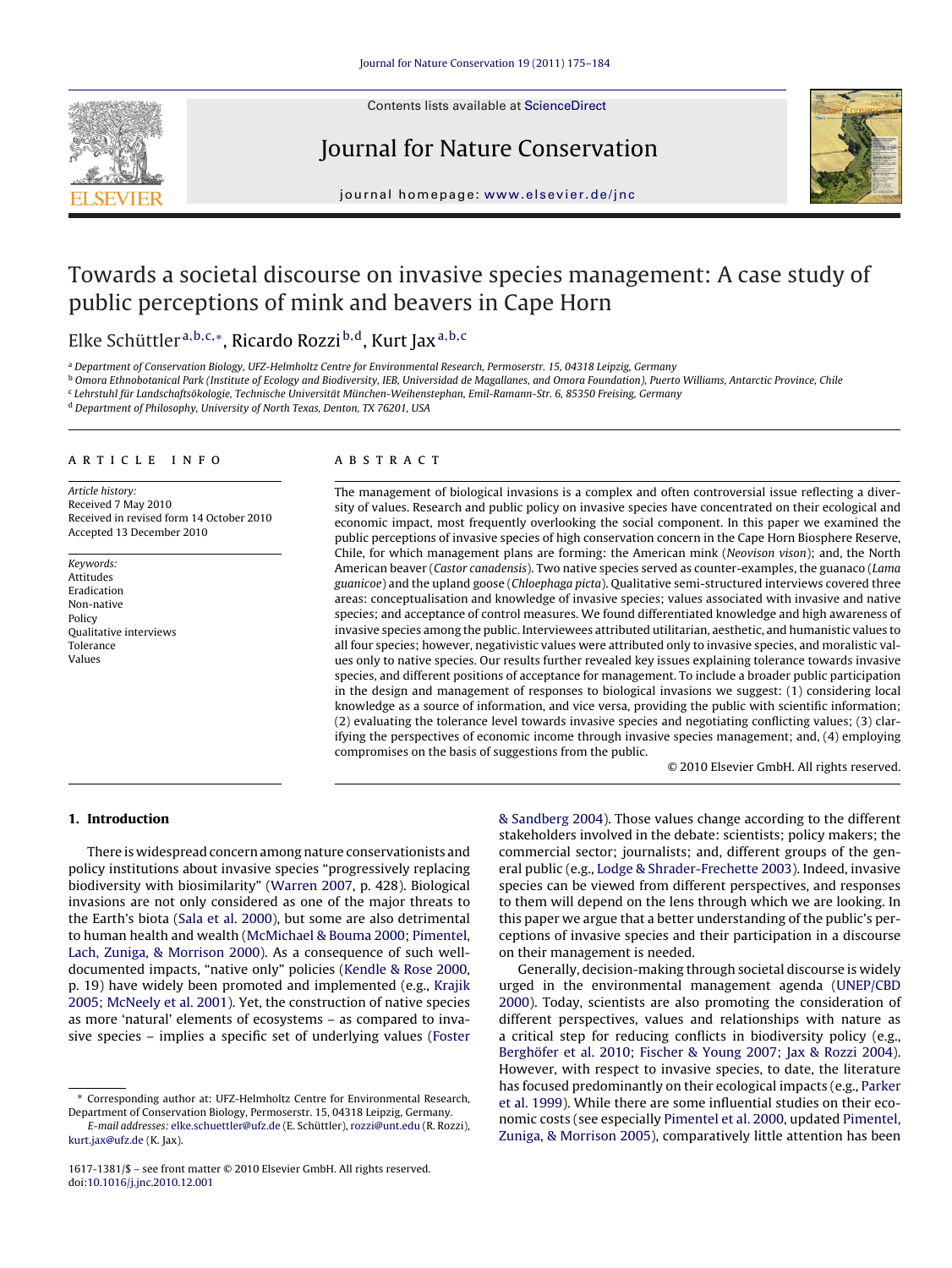<span id="page-1-0"></span>given to the social relevance of invasive species and their management.

The social components of invasion biology represent an emerging and diverse field of investigation; an increasing number of studies address criticisms to invasion biology, including, for example, the dubiety of the conceptual foundations of the native/non-native framework (e.g., [Warren 2007; Woods &](#page-9-0) [Moriarty 2001\)](#page-9-0) or the use of a fear-based, e.g., "threat", "crisis", "disaster" (cited in [Gobster 2005, p](#page-8-0). 263) and war-like, e.g., "enemy release", "battling invaders", "novel weapons" (cited in[Larson 2005,](#page-8-0) p. 495) language in communications about invasive species. Other authors have focused on ethical perspectives of control and eradication ([Haider & Jax 2007; Lockwood & Latchininsky 2008; Meech](#page-8-0) [2005\)](#page-8-0) or on the beneficial traits of invasive species. For example, [Shackleton et al. \(2007\)](#page-8-0) have shown that rural communities in southern Africa would even prefer higher densities of an invasive cactus species whose fruits they used. Other studies, in turn, emphasised the importance of values in the formation of attitudes towards biodiversity management (e.g., [Fischer & van der](#page-8-0) [Wal 2007\).](#page-8-0) Thereafter a variety of studies were concerned with the positions of institutional stakeholders towards invasive species (e.g., [Binimelis,Monterroso, & Rodríguez-Labajos 2007; Stokes et al.](#page-8-0) [2006\) a](#page-8-0)nd those of stakeholders not formally associated with interest groups (e.g., [Evans, Wilkie, & Burkhardt 2008; Robinson, Smyth,](#page-8-0) [& Whitehead 2004\).](#page-8-0) Often quantitative questionnaires are used for these assessments (e.g., [Andreu, Vila, & Hulme 2009; Bremner](#page-8-0) [& Park 2007; García-Llorente, Martín-López, González, Alcorlo, &](#page-8-0) **Montes 2008**).

Before explaining how our case study provides an example of a qualitative approach to gather in-depth information on such perceptions, it is necessary to first define some important terms. The fact that concepts about invasive species are diverse and lack common agreement among invasion ecologists ([Coulatti &](#page-8-0) [MacIsaac 2004\) r](#page-8-0)eflects the challenge this complex issue poses even to experts. Among the proposed classification schemes, authors often distinguish between the range of spread and impacts (e.g., [Davis & Thompson 2000; Heger 2004\).](#page-8-0) Here we use a definition that minimizes value judgement by referring to an 'invasive' species as a non-native species spreading in a new area outside of its area of origin, no matter whether it exerts any negative effects on native ecosystems or not (adapted from [Heger](#page-8-0) [2004\).](#page-8-0)

This study aims to improve our understanding of public perceptions on invasive mammals on a continent where little research of this kind has been carried out before, South America. It is based on the analysis of two cases which allow the comparison of distinct invasion processes and their implications on people's attitudes: the recently arrived (a decade ago) carnivorous American mink (Neovison vison Schreber, 1777) and the long established (more than five decades ago) herbivorous North American beaver (Castor canadensis Kuhl, 1820). Having invaded one of the most remote and pristine areas remaining on the planet, the UNESCO Cape Horn Biosphere Reserve (CHBR) in southern Chile ([Rozzi et al. 2006\),](#page-8-0) these species are considered of high conservation concern. Yet, so far, management plans in the past [\(Soto & Cabello 2007\) a](#page-9-0)nd a planned eradication campaign ("the beavers must die", [Choi 2008, p](#page-8-0). 968; see also [Menvielle et al. 2010\) h](#page-8-0)ave given little attention to attitudes of the local community. As examples of terrestrial native species to be used as counterparts in the analysis, we chose two conspicuous species of which we expected people had personal experiences and different types of relationships the upland goose (Chloephaga picta Gmelin, 1789), a representative of the rich avifauna of the region, and an abundant and culturally important bird species in coastal and frequented habitats, and the guanaco (Lama guanicoe Müller, 1776), the only striking terrestrial mammal on Navarino Island, an island where the other mammals include two species of bats and

two species of mice that were considered as rather inconspicuous and therefore not suitable for the study.

We present results from 37 qualitative face-to-face interviews on the four selected species with members of different socio-cultural groups residing in the CHBR, exploring (1) the conceptualisation and knowledge of invasive species, as well as their perceived impacts, (2) the range of values regarding native and invasive species, and (3) the attitudes towards controlling invasive species. This case study will provide information useful to conservation managers in the Cape Horn Biosphere Reserve, and beyond, by providing a basis for management decisions that consider, the diversity of perspectives among those whose environments and lives are affected by those decisions.

## **2. The local setting**

The study focused on a significant conservation problem taking place in the CHBR: the alteration of natural ecosystems by an ensemble of invasive mammal species in one of the Earth's 24 most pristine wilderness ecoregions [\(Mittermeier et al. 2003\).](#page-8-0) American mink and North American beavers are the two invasive species of highest conservation concern ([Anderson, Rozzi, et al. 2006\).](#page-7-0) As a consequence, a regional control program residing with the Ministry of Agriculture, specifically the Agriculture and Livestock Service (SAG), has promoted the hunting of beavers and mink in the Magallanes and Chilean Antarctic Region from 2004 to 2007, resulting in 234 dead mink and 11,700 dead beavers [\(Soto & Cabello 2007\).](#page-9-0)

The mink is a North American semi-aquatic mustelid, which was introduced to Argentine Tierra del Fuego Island for fur farming in the 1940s and 1950s ([Jaksic, Iriartre, Jiménez, & Martínez 2002\).](#page-8-0) Recently, in 2001, escaped farm animals had reached Navarino Island (55◦S), part of the CHBR ([Rozzi & Sherriffs 2003\),](#page-8-0) where our study was conducted ([Fig. 1\).](#page-2-0) Here the mink represents a new guild of terrestrial mammalian predators with negative impacts on ground-nesting waterbirds, such as ducks and geese endemic to Patagonia ([Ibarra, Fasola, MacDonald, Rozzi, & Bonacic 2009;](#page-8-0) [Schüttler, Klenke, McGehee, Rozzi, & Jax 2009\),](#page-8-0) and on poultry farming [\(Soto & Cabello 2007\).](#page-9-0) Impacts of wild populations of mink are well known in Europe, where they have been shown to reduce populations of waterbirds, rodents, amphibians, and mustelids (reviews in [Bonesi & Palazon 2007; Macdonald & Harrington 2003\).](#page-8-0)

Already in 1962 beavers had reached Navarino Island after having been released as furbearers into Argentine Tierra del Fuego Island in 1946 [\(Sielfeld & Venegas 1980\).](#page-9-0) Today, beavers have colonised the archipelago of Tierra del Fuego, parts of the CHBR and of the Chilean mainland (e.g., [Anderson et al. 2009; Wallem,](#page-7-0) [Jones, Marquet, & Jaksic 2007\).](#page-7-0) As ecosystem engineers, beavers have caused the largest alteration to the sub-Antarctic forests since the recession of the last ice age [\(Anderson et al. 2009\).](#page-7-0) The main ecological consequences are the removal of over storey trees and the alteration of the riparian community structure [\(Anderson,](#page-7-0) [Griffith, et al. 2006\).](#page-7-0) Social and economic effects include impacts on forestry and livestock management, and damage to the infrastructure ([Skewes & Olave 1999\).](#page-9-0)

As a basis for the nomenclature of taxa we used the Integrated Taxonomic Information System.

## **3. Methods**

#### 3.1. Data collection

We used a qualitative approach to explore the spectrum of perceptions on invasive and native species. By sampling representative information-rich cases, qualitative research allows for description of the perspective of the social actors themselves,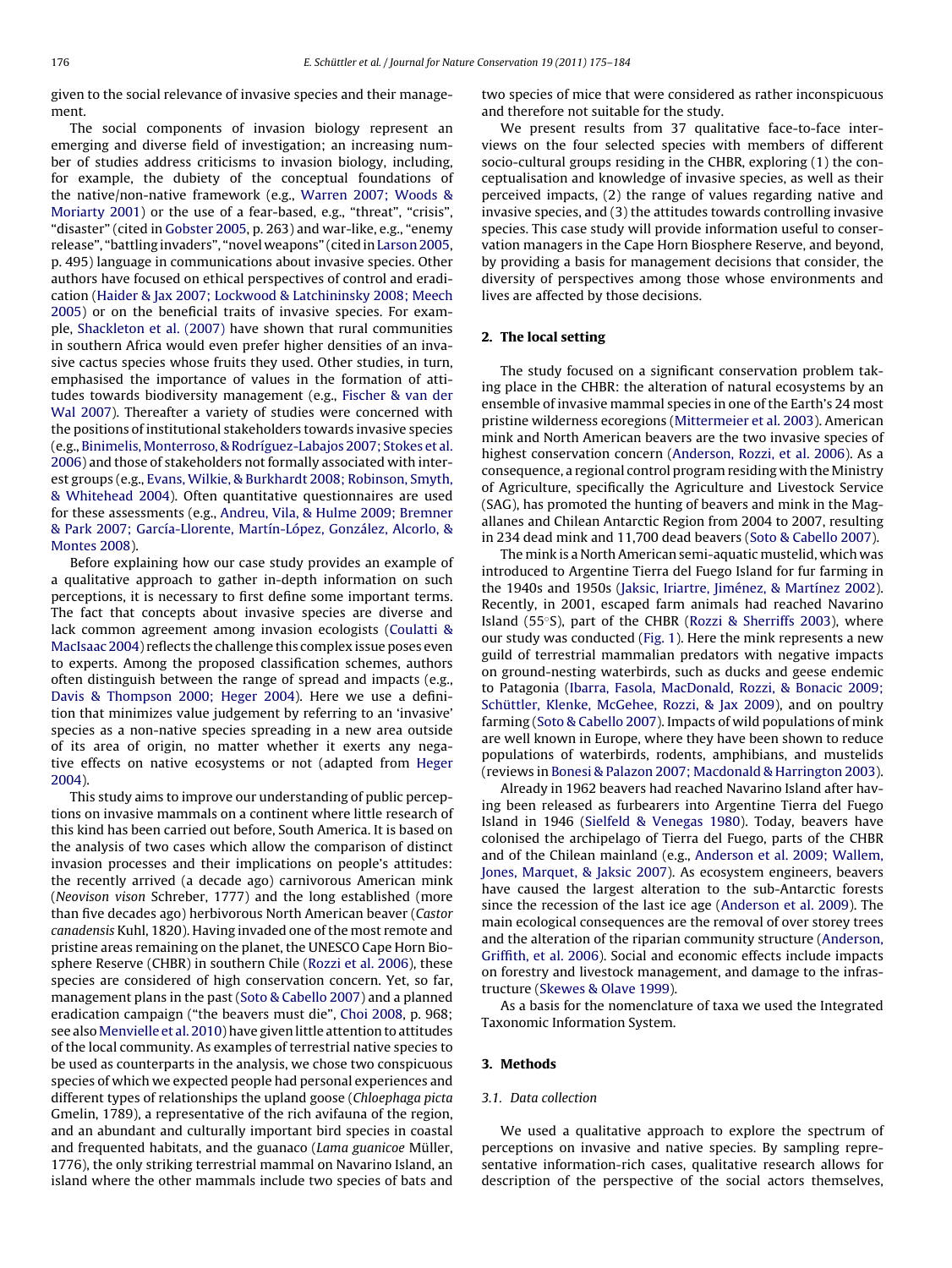<span id="page-2-0"></span>

Fig. 1. Overview of the study area. Navarino Island with Puerto Williams as the capital of the Chilean Antarctic Province is located within the Cape Horn Biosphere Reserve (54–56◦S, shaded in dark gray) in southern South America.

while the researcher's conceptualisation of the topic stays in the background [\(Denzin & Lincoln 2005\).](#page-8-0) Methods including, for example, qualitative interviews, focus group discussions, or participant observation, are increasingly applied to explore environmental phenomena in-depth (e.g., [Berghöfer et al. 2010; Fischer & Young](#page-8-0) [2007\).](#page-8-0) We adopted a qualitative design here, because we assumed that our understanding of invasive species might differ from those of our participants. Such an explorative methodology allows perceptions to emerge that, to some extent, go beyond our own sets of beliefs. Between 2005 and 2007 the first author performed 37 semi-structured qualitative face-to-face interviews in the town of Puerto Williams on Navarino Island. This is the capital of the Chilean Antarctic Province, and with approximately 2,300 residents, it is the largest human settlement in the CHBR. The participants were selected on the basis of belonging to the main distinct sections of the population on Navarino Island, representative of their sociocultural background or principal economic activity [\(Rozzi et al.](#page-8-0) [2006\).](#page-8-0) In addition, we contacted members of a specific interest group, namely nature conservationists. This classification served to include a broad range of responses given by the heterogeneous groups present in the region rather than to analyse differences among those socio-cultural groups; therefore uneven numbers of interviewees in each group do not represent a limitation. The 37 participants belonged to six pre-defined groups of participants: Chilean Navy members (8 interviewees), whose residence on Navarino Island was less than four years; Yaghan indigenous people (5), mostly raised on the island; fishermen (7), two of them being also Yaghan, public service employees (3); civilian residents (10), performing a variety of economic activities; and nature conservationists (4), partly academic, partly administrative professionals of which two were foreigners. A bias towards male participants (67.6%), particularly among fishermen and public service employees, might have influenced the results to some extent as there is evidence of gender differences in concern about specific local environmental risks (e.g., [Zinn & Pierce 2002\)](#page-9-0) and the actions willing to take in response (e.g., [Ozanne, Humphrey, & Smith 1999\).](#page-8-0)

Only participants who were adults and had lived at least one year on Navarino Island were selected. We used a snowballing procedure to recruit the participants during which we identified initial interviewees of each group who provided contact information for subsequent participants from their circle (e.g., [Marshall, White, &](#page-8-0) [Fischer 2007\).](#page-8-0) The interviews were conducted in Spanish and were between 30 and 90 min long (on average 48 min). Although the fact that the interviewer was a foreigner might have motivated the participants to employ a more simplified language, we believe that these effects were not so great as to change the implications of our findings. The semi-structured interview schedule had three main sections, dealing with (1) the conceptualisation of invasive species, knowledge and impacts of mink and beavers; (2) the evaluation of invasive versus native species, and values related to mink and beavers, and guanacos and upland geese; (3) the attitudes towards control of invasive species (see Table 1). In the interviews we used the term 'exotic' and 'invasive' synonymously although some authors make a distinction here (e.g., [Heger 2004\).](#page-8-0) All interviewees were asked all questions, but the order was adapted to the course of conversation; and we allowed other related topics to be raised during the interview. Nevertheless, in face-to-face interviews, the context provided by subsequent questionsmay influence responses to preceding questions (e.g., [Schwarz & Hippler 1995\).](#page-8-0) These "order effects" might have emerged when first talking about knowledge and impact of invasive species (Theme 1), and then moving on to their evaluation (Theme 2), potentially leading to more negatively shaped answers. We tried to reduce the potential effect of social

#### **Table 1**

Themes covered in the interview schedule using semi-structured open-ended questions.

Theme 1: Conceptualisation, knowledge and impact of mink and beavers Which animals are typical for you on Navarino Island?

Which native and exotic animal species do you know on Navarino Island? What do you know about the mink and beaver? (arrival, ecology, impacts on the island and on inhabitants, and reasons for their survival on Navarino Island) How do you estimate the quantities of mink/beaver (today and in ten years)? Which personal experiences do you have with the mink/beaver? How did you acquire your knowledge about the animals on the island? What is an exotic species for you?

Theme 2: Evaluation of invasive and native species Is there an important animal for you on Navarino Island? Why? Is there an animal you don't like on Navarino Island? Why? What does the mink/beaver mean to you? Do you like it? What does the guanaco/upland goose mean to you? Do you like it?

Theme 3: Attitudes towards controlling invasive species Does nature need human aid with respect to exotic species? What does the term 'control program of exotic species' mean to you? What do you think about a control program of exotic species on Navarino Island? What should this control program contain? Do you think that the mink/beaver could be used? How? Would you personally participate in a control program of exotic species on Navarino Island?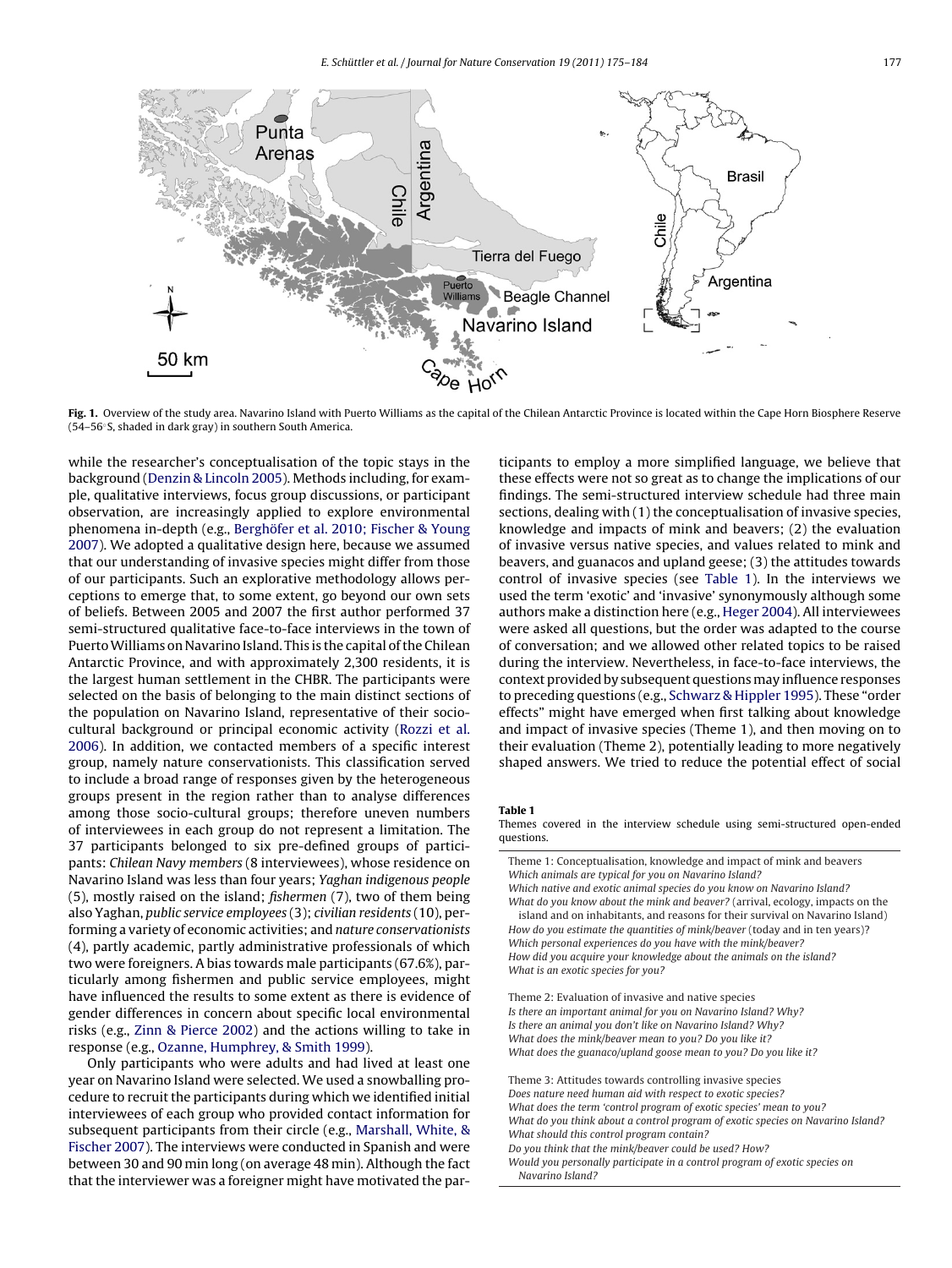desirability bias (where the participants wish to appear socially or morally worthy, [Maccoby & Maccoby 1954\)](#page-8-0) as a consequence of the interviewer's identity (natural scientist) through providing the least information possible on the researcher's identity and affiliation during the recruiting, and through a neutral position during the interviews.

## 3.2. Interview coding and analysis

The interviews were digitally recorded and subsequently transcribed verbatim by native Spanish speakers. Our text analysis was guided by the qualitative content analysis strategy following [Mayring \(2000\). T](#page-8-0)he performance of this process is theory-driven following analytical rules (generalisation and reduction of paraphrases). However, content analysis does not aim at developing or verifying theories; rather it is a descriptive method to interpret systematically textual data. Step by step, we deduced categories from the text material, revised them and reduced them to main categories (inductive category development, [Mayring 2000\).](#page-8-0) We included information from across the whole interview into the coding procedure of our three main themes [\(Table 1\).](#page-2-0) We will keep this classification throughout our results section, although the topics strongly intersect. After the exploration of the data, we searched for theories that matched our categories. The value categories attributed to wildlife defined by [Kellert \(1996\)](#page-8-0) fit the data well and were therefore used as an umbrella for Theme 2, the evaluation of invasive and native species. We understand 'value' here as 'subjectivistic' concept ([Ott 2003, p](#page-8-0). 32), i.e., values necessarily depend on a valuing subject, a valuer. There have been different approaches to classify values in an environmental context (e.g., [Kellert 1996; Minteer & Collins 2005; Norton 1987; Ott 2003;](#page-8-0) [Rolston 1988\).](#page-8-0) Although these classification efforts are partly based on different ontological assumptions, their resulting categories are to a large degree similar. In this study, we make use of Kellert's empirically derived categories, because they also include negative values (dominionistic, negativistic) in contrast to, for example, the philosophically more sophisticated typologies of values presented by [Norton \(1987\)](#page-8-0) or [Ott \(2003\). T](#page-8-0)his is of special relevance with respect to evaluating species that some people view as undesirable.

Kellert's taxonomy of values (1996) includes: the (1) utilitarian value (practical and material benefit from nature); (2) naturalistic value (direct experience of nature and wildlife); (3) ecologistic-scientific value (systematic study of structure, function, and relationship in nature); (4) aesthetic value (physical appeal and beauty of nature); (5) symbolic value (use of nature for communication and thought); (6) humanistic value (strong emotional attachment and 'love' for aspects of nature); (7) moralistic value (spiritual reverence and ethical concern for nature); (8) dominionistic value (mastery, physical control, dominance of nature); and (9) negativistic value (fear, aversion, alienation from nature).

## **4. Results**

4.1. Theme 1: conceptualisation, knowledge and impacts of mink and beavers

## 4.1.1. Conceptualisation

In order to explore the conceptualisation people had of invasive animals, we asked them about their own definitions of invasive species. Here, descriptive and evaluative aspects were already intensely interwoven. Most interviewees agreed that invasive species were species introduced to a place they did not originally belong to. For some it made a difference whether those species arrived with human aid or on their own. With respect to time scales, the beaver was regarded as "already belonging to us" by five interviewees. A Yaghan woman used her life time experience as a reference: "I was accustomed to seeing those animals that I have seen since my childhood, and suddenly seeing a new animal is a novelty." Interestingly, interviewees among fishermen and civil residents attributed to invasive animals a settler's spirit: the "new neighbours" emigrated in search of new habitats, adapting themselves to their new harsh environment "like us". Two interviewees were not convinced of the native/non-native concept. One Navy member would not make a difference between animals, and one civil resident criticised this concept as xenophobic. Finally, interviewees from all groups assigned invasive species a negative impact on their new environment. Invasive species were threatening the "equilibrium" of the invaded ecosystem. "An animal that is not from here can mix up the cycle of the ecosystem, the way they [the native animals] are in peace among themselves" (a fisherman).

#### 4.1.2. Knowledge and impacts of mink and beavers

To get the conversation about mink and beavers started, we first asked a general question on the participants' knowledge and experience of these species. Most interviewees classified them as introduced animals, although almost half of the participants stated that they did not know much about the mink. In contrast, beavers were well known and people often had experienced these animals.

The participants associated a broad spectrum of ecological, social, and economic impacts to invasive mink and beavers. Regarding the mink, there was little direct experience of its impacts; it appeared as an invisible predator. Most interviewees worried that mink had caused the perceived decline of birds during the last number of years (with the possibility of species becoming extinct) and feared negative consequences for tourism. Other concerns raised by the interviewees were attacks on poultry, the destruction of fishing nets, the possible invasion of settlements including attacks on humans, and the risk of losing the local people's identity and rootedness as a consequence of bird species extinctions. Only five participants thought that mink were not a pest. Several interviewees, however, acknowledged a limited knowledge of the mink and its impacts, as well as an indifference towards it: "...there is no effect [of mink], because the people don't know it...they don't talk a lot about the mink" (civil resident).

Concerning the beaver, the most frequently perceived impact was its damage to the forest, and in most cases this impact was directly experienced. Other frequently mentioned impacts included the contamination of potable water and the disturbance of hiking trails. Further impacts had an economic dimension: the destruction of bridges due to changed watercourses; the disturbance of grazing land and of the extraction of fire wood; the prevention of cultivating crops; and negative impacts for tourism. Some impacts were more specifically mentioned according to the perspectives of the particular group; for example, nature conservationists primarily perceived the ecological effects (e.g., changes in the ecological communities, disruption of nutrient cycles) and a Yaghan woman was concerned with the impacts on reed extraction for traditional handicrafts. About a third of the interviewees among all groups, except for nature conservationists, were less convinced of the severity of the beaver's impacts. They simply doubted that beavers were as destructive as people were telling: loggers were seen as more destructive than beavers, and some were pointing to the regeneration of the forest: "...they [the beavers] don't do big damage, more damage is done by the motor saws, twice that of the beavers. The beaver is eating what is good for him, never a whole area" (Yaghan). Many of the mentioned impacts of both animals, particularly economic and social, have not been addressed by scientists and public agencies (please refer to the references of Section [2\).](#page-1-0)

Finally, we were interested in how the interviewees had acquired their knowledge about mink and beavers. We found that local knowledge about animals played a predominant role among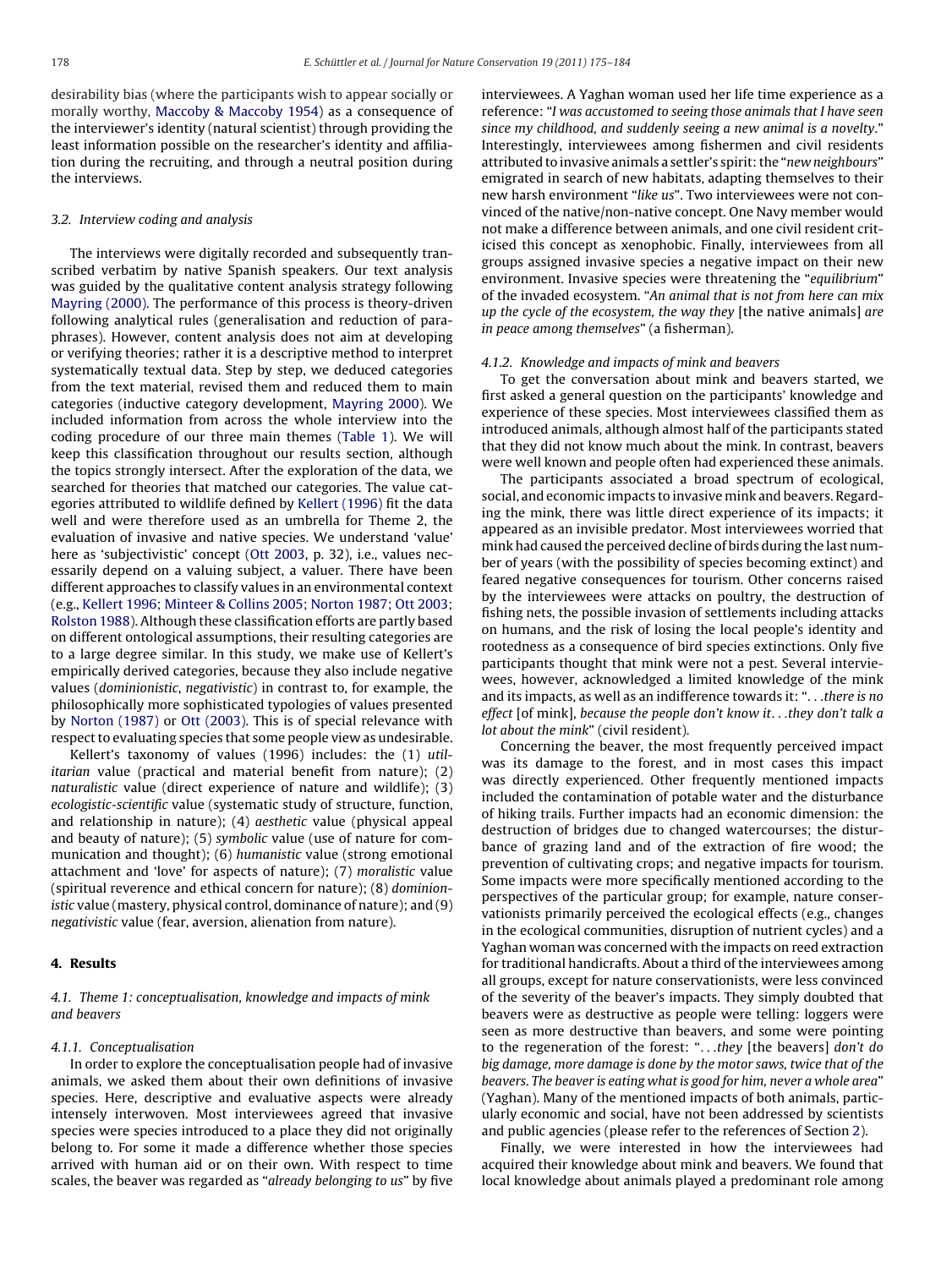

**Fig. 2.** Participant's most commonly mentioned typical, important, and disliked animals on Navarino Island expressed as ranges of counts (up to five per interviewee per category, only animals that at least five of the interviewees had named per category,  $n = 37$  interviewees). The woodpecker refers to *Campenhilus magellanicus* (King, 1827), the sea otter to Lontra felina (Molina, 1782), different species exist among sea lions.

all groups. This means that everyday life and professional experiences at the local level (as defined by [Matthiesen 2005\)](#page-8-0) played a predominant role in generating knowledge: people had learned from "settlers", "the old", locals and members of their own family. Personal experience acquired through work in nature, like fishing, farming, or hunting, was especially relevant for fishermen, Yaghan people and civil residents related to outdoor activities. On the other hand, nature conservationists, public service employees, civil residents and Navy members also used formal knowledge sources such as university, school, books, courses, or contact with scientists.

## 4.2. Theme 2: evaluation of invasive and native species

To acquire an overall idea of which species were seen as typical for the island, which were important or disliked, we asked participants to name those animals that first came to their mind (see questions to start Themes 1 and 2, [Table 1\)](#page-2-0) and ordered their answers on a scale of most to least commonly mentioned animals (Fig. 2). This analysis results in a simple list of salient animals, while the subsequent paragraph on values treats the reasons behind this list, i.e., why the mentioned animal is important or disliked by the interviewee.

A total of 31 species were named plus eight generic groups of animals, e.g., petrels or gulls. The interviewees chose typical animals regardless of their origin. Over half of the interviewees found that beavers were a typical species for Navarino Island, along with the guanaco which was rather named by groups with a longer residence (Yaghan, fishermen, civil residents, public service employees). Interestingly, the 'newcomer' mink was already perceived as a quite typical species. Among the important animals chosen, native animals, particularly guanacos, figured prominently; vice versa, the participants overall disliked invasive species, particularly feral dogs. However, some interviewees would not make a decision regarding a particular animal important to them; they thought that all animals were important per se, irrespective of the native/non-native dichotomy. In the following, we give some background information for this list assigning the nine wildlife values defined by [Kellert \(1996\)](#page-8-0) to invasive mink and beavers, and, as a comparison, to two exemplary native species, the guanaco and the upland goose (see Table 2 for a summary).

## 4.2.1. Utilitarian value

The majority of interviewed groups assigned consumptive uses to all four species. While in the case of mink direct use was seen as limited (unsuitable meat) and only acknowledged in the course of a control program that generated incomes from furs, the participants mentioned a variety of direct uses for beavers: meat; fur; provision of firewood; touristic appeal; and extraction of oils. Different uses were also provided by guanacos (meat, wool, tourism, traditional uses in Yaghan culture) and upland geese (meat, eggs, hunting as a sports activity). Yet in this context, the interviewees referred to past times, because hunting of these two species has been restricted by law.

## 4.2.2. Naturalistic value

All interviewed groups mentioned satisfaction through direct experiences with beavers: "...you see a beaver and suddenly you feel happy...especially in winter times when there is an ice cap, and you see them swimming underneath" (Navy member). Although directly asking about upland geese, birds in general often arose in the interviews. Contact with birds was of importance for recreation. Mink were generally perceived as cryptic animals and thus a naturalistic value could not be attributed to it; neither to guanacos which are locally rare.

## 4.2.3. Ecologistic-scientific value

This type of value was found to be important among most groups, but it was rather mentioned for nature in general like "first of all knowing, knowing nature to be responsible, nobody loves what he or she does not know" (public service employee), and with respect to studying the impacts and, notably, the benefits of invasive species.

## 4.2.4. Aesthetic value

All four species had responses that valued them aesthetically. This was particularly the case for birds and the guanaco. Most groups conceived beavers as physically appealing, but only few interviewees believed mink to be attractive.

#### 4.2.5. Symbolic value

Native guanacos and birds were often named as symbolic of the region. As "most ancient animal on the island" the guanaco played an important role in the identity of the Yaghan. The participants used birds also for communication, e.g., as indicators of seasons (upland goose). Interestingly, some civil residents saw invasive beavers as symbolic species for the island: "It is like our mascot". Mink, however, were not mentioned in this context.

#### 4.2.6. Humanistic value

Emotional attachment and companionship played a role in all four species. Beavers had been kept as pets and some participants

#### **Table 2**

Summary of the values associated with two invasive species (mink, beaver) and two native species (guanaco, upland goose, i.e., birds in general).

| Wildlife values according<br>to Kellert (1996)                                                                                              | Mink | Beaver | Guanaco | Upland<br>goose/birds |
|---------------------------------------------------------------------------------------------------------------------------------------------|------|--------|---------|-----------------------|
| Positive values<br><b>Utilitarian</b><br><b>Naturalistic</b><br>Ecologistic-scientific<br>Aesthetic<br>Symbolic<br>Humanistic<br>Moralistic |      |        |         |                       |
| Negative values<br><b>Dominionistic</b><br>Negativistic                                                                                     |      |        |         |                       |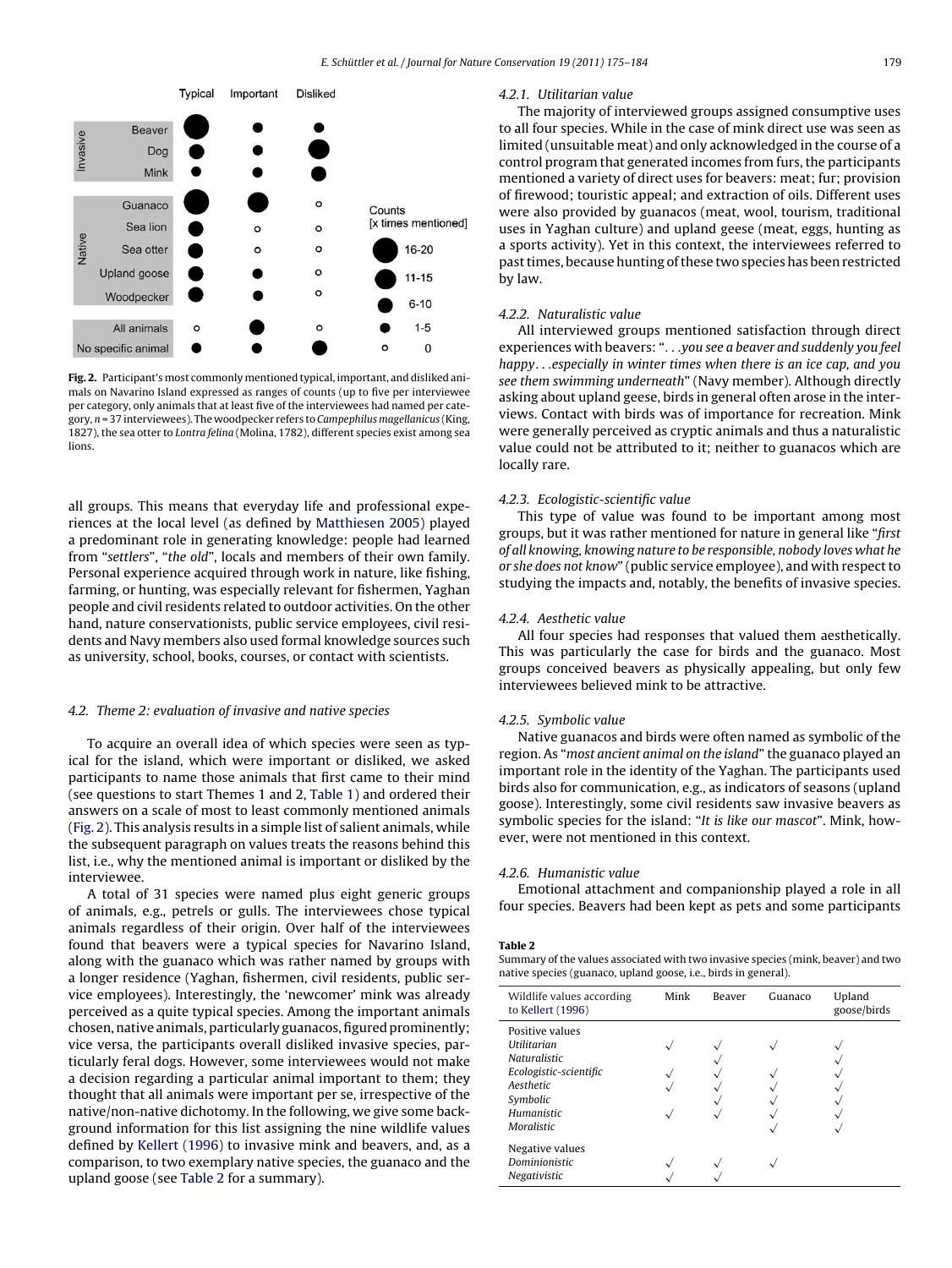## <span id="page-5-0"></span>**Table 3**

|  |  |  |  | Public acceptance of the management of invasive species on Navarino Island: main positions revealed from 37 qualitative interviews. |
|--|--|--|--|-------------------------------------------------------------------------------------------------------------------------------------|
|  |  |  |  |                                                                                                                                     |
|  |  |  |  |                                                                                                                                     |
|  |  |  |  |                                                                                                                                     |
|  |  |  |  |                                                                                                                                     |

|              | Position                                | Ouotes                                                                                                                                                                                                                                            |
|--------------|-----------------------------------------|---------------------------------------------------------------------------------------------------------------------------------------------------------------------------------------------------------------------------------------------------|
| In<br>favour | Native species in danger                | "hunt themor try to ensure that the invasives are not overpopulated, overwhelming the natives,<br>because the natives can be lost and then we will have to look at them in a book."                                                               |
|              | Creation of income                      | "[A control program] will make the local community work."                                                                                                                                                                                         |
| Ambivalent   | Control yes, eradication no             | the beaver should not be eliminated in its totality, but a certain number of the species should be "<br>respected, because it is also striking for touristic marketing."                                                                          |
|              | Control yes, other methods than killing | "It makes me sad to see them [the beavers] hanging <sup>a</sup> It would be good if they would find another<br>way to extinguish them, not by killing them in such a crude way."                                                                  |
|              | Decisions from above                    | "the voice of the local people doesn't really count. One thing is that they don't speak a lot, and the<br>other thing is that all things are imposed."                                                                                            |
| Against      | Species' right to exist                 | "They are talking of exterminating it [the beaver]. Something that also makes me concerned, because<br>we will exterminate one more species."                                                                                                     |
|              | Invasives not responsible               | " we are charging the mink for a crime that basically is the responsibility of the human being."                                                                                                                                                  |
|              | Invasives as scapegoats                 | "I would prefer that the mink would eat something different from the eggs ofthe upland goose. But I<br>also think there are people who are killing upland geese, because it's an exotic dish. So why don't we<br>also talk about what humans do?" |
|              | Let nature take its course              | "Nature is taking care of itself."                                                                                                                                                                                                                |

<sup>a</sup> Beavers are mostly killed by traps of the type 'Coniber' ([Soto & Cabello, 2007\),](#page-9-0) and then hung.

identified themselves with the beaver. "The beaver already belongs here. It is similar to us, one came from outside and got accustomed to here..." (civil resident). Guanacos were appreciated as free spirits and settlers of the region. Overall, birds were experienced as company: "...they [the gulls] are with you in the sea, they come to your boat, they always talk to you..." (fisherman). Finally, some participants found mink affectionate, playful, and intelligent.

## 4.2.7. Moralistic value

Ethical concern in a narrow sense was solely expressed for the two native species. A great majority of the local community saw feral dogs as a reason for the declining population of guanacos. In addition, the perceived decline of birds worried many participants, who associated this decline almost exclusively with invasive mink.

#### 4.2.8. Dominionistic value

Both mink and beavers were referred to as "pest" animals which had to be controlled: "...the only adverse conditions we can impose on them [the mink and beaver] is the human predator" (public service employee). Negative values were only associated in one case with the guanaco. Its negative impact on the forest provoked mistrust in a nature conservationist.

## 4.2.9. Negativistic value

The participants expressed negative feelings, which were evoked by mink (fear) and beavers (disgust), but were not by the two native species. A third of the interviewees (except for nature conservationists) perceived the "aggressive" mink as a personal threat. "The mink attacks you...I don't know whether this is true, because I haven't seen them. But now I am afraid when hiking in nature" (Yaghan).

## 4.3. Theme 3: attitudes towards the management of invasive species

When asked what the participants understood by the term 'control program of invasive species', the great majority of the interviewees clearly recognised that it was about reducing the population of mink and beavers. The responses from these persons were incorporated into the following subsections. Only three interviewees had other associations. For them, a control program meant, for example, counting the animals and vaccinating them (a Navy member), or, more in the sense of a closed hunting season, regulating their population numbers in order to ensure their survival (a fishermen, a civil resident, both elderly settlers).

## 4.3.1. Acceptance of invasive species control

The interviews revealed a spectrum of different attitudes towards the management of invasive species (Table 3). All positions were present in almost all groups, but the general consensus was in favour of "doing something". However, interviewees were cautious to approve total eradication, especially regarding the beavers (an exception were nature conservationists). Rather, they proposed control; not only to maintain the versatile uses associated with beavers, but also because it seemed to be difficult to pass a definite judgement on such a complex issue: uncertainty prevailed about population numbers, impacts, moral issues, feasibility, and consequences of control.

## 4.3.2. Suggestions for the management of invasive species

The participants had several suggestions to make the management of invasive species more acceptable to them. Civil residents and nature conservationists said that informing and raising awareness about invasive species in the local community were necessary assets for an effective control program. Many interviewees among Navy members and civil residents had ethical concerns with the killing of animals. Therefore they suggested applying humane methods of control, for example castration. The establishment of a fenced reserve for beavers was mentioned as a compromise between the necessity of reducing the population of beavers and not losing the benefits from them, e.g., meat or a tourist attraction. And, in a more general sense, some participants believed that ways should be found to better accept invasive species: "One should also search for the benefits of mink and beavers...," (Navy member) or "...finding another way to make them [the invasives] being liked," (fisherman).

Finally, when asking the interviewees whether they were personally interested in supporting a control program on Navarino Island, most of them spontaneously said yes. Some fishermen, Yaghan people, and civil residents wanted to actively hunt the animals. However, many interviewees could not imagine killing them, especially Navy members and the public service employees, but would consider support in monitoring, education or processing furs. Some participants disagreed with a management of mink and beavers and therefore refused to personally participate in a control program.

## **5. Discussion**

A growing literature addresses the critical question of the social context of invasive species and their management (e.g.,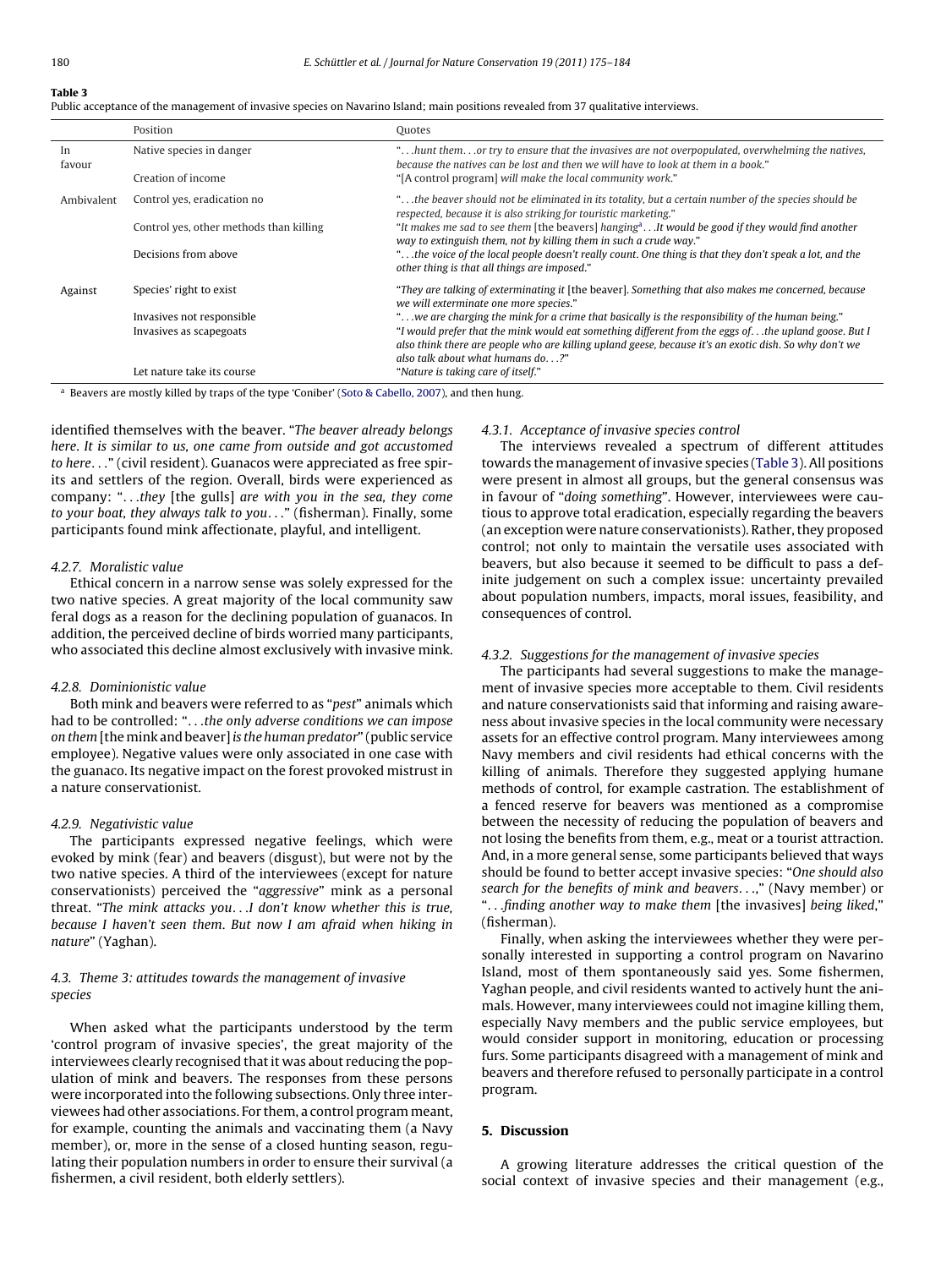[Evans et al. 2008; García-Llorente et al. 2008\).](#page-8-0) We add to this debate by providing a view of public perceptions on invasive mammal species of conservation concern from a remote region of South America. We discuss our main findings, with the aim of providing some key issues important for engaging the public in the discourse on invasive species through a bottom-up approach and flexible, contextual policies. Our data shows that: (1) general public knowledge and awareness of invasive species are relevant, and deserve further efforts to be acknowledged; (2) an identification of the diversity of values attributed to invasive species can determine the tolerance level for these species; (3) an approach of 'co-management' in control programs of invasive species should consider the reasons behind acceptance or rejection and search for compromises.

## 5.1. Public knowledge and awareness

Regarding the interviewees' understanding of the native/nonnative concept, we found that many issues discussed by the scientific community, such as time scale of invasions, human influence, or critique of the concept, were also present in the answers. Yet in most cases, the participants' definitions of invasive species were in concordance with the definitions guided by policy objectives, which emphasise their negative impacts ([Binimelis et al.](#page-8-0) [2007; Heger & Trepl 2008\).](#page-8-0) In addition, the scientifically contested concept of the "balance of nature" (or equilibrium notions of ecosystems, respectively; e.g., [Botkin 1990; Wallington, Hobbs, &](#page-8-0) [Moore 2005\)](#page-8-0) was a predominant understanding of nature among the interviewees. Ideas allowing nature more dynamism and variability were less frequently expressed (see also [Fischer & van der](#page-8-0) [Wal 2007\).](#page-8-0) Taking this into account, it seems that among the drivers, local policy institutions, natural scientists, or media that might have influenced the interviewees in their conceptualisation of invasive species, more critical and flexible perspectives were absent (e.g., [Goulding & Roper 2002\).](#page-8-0) For a better informed and balanced debate on the responses to invasive species, we thus think that the controversial character of the debate should be disclosed in media coverage, national and international conventions, policy directives and the general policy debate. Especially in settings with strong differences in power and education, as given on Navarino Island, the danger is great that an established dominant position will guide practice without any discussion, neglecting "silent voices", not used to articulate themselves.

The participants perceived a broad array of ecological, economic, and social impacts of mink and beavers. Although the strength and significance of these impacts were subjects of discussion and uncertainty, the multi-faceted array of statements demonstrates awareness of the topic – keeping in mind that many interviewees (particularly fishermen, Yaghan people and civil residents) based their statements on local knowledge acquired in a non-formal way. Thus, the common critique that "members of the general public might have insufficient knowledge and motivation to contribute to environment-related decision making in a valid and meaningful way" (as summarised by [Fischer & van der Wal 2007, p](#page-8-0). 256) does not hold here.

In this context, local knowledge can be used as an indicator of gaps in scientific knowledge (see the lack of scientific studies on the social and economic dimensions in our case study)  $-$  and even as a source of information [\(UNEP/CBD 2000,](#page-9-0) p. 107). While doubtlessly in many cases a differentiated analysis of the impacts needs the input of science, e.g., mink are not threatening all birds per se, but rather specific species ([Schüttler et al. 2009\),](#page-8-0) ways to better accredit local knowledge have to be developed ([Berghöfer](#page-8-0) [et al. 2010; Hunter & Brehm 2003\).](#page-8-0) Using local knowledge in policy can form an entry point for a more balanced discourse between social groups with different educational backgrounds, softening the

still prevalent dominance of scientific knowledge (see also [Fischer](#page-8-0) [2000\).](#page-8-0)

## 5.2. Tolerance towards invasive species

Values are generally understood as higher-order evaluative standards that guide people in their behaviour. As such, values are assumed to be determinants of preferences and attitudes, acceptance and rejection ([Olson & Zanna 1993; Rokeach 1973\).](#page-8-0) Here, we used the assessment of values to determine the public tolerance level of invasive species.

Our results indicate that the values were attributed speciesspecifically, and that the sets of values for native and invasive species overlapped to a high degree. The only difference between native and invasive species was that negative values were nearly absent in native species and moralistic values were missing in invasive species. Apparently, the fact that invasive species are impacting native species is a strong evaluation criterion, although this could look different for toxic native species or native weeds. In the following we have a closer look on the shared value categories. Here our results coincide with essential aspects of other studies. Firstly, invasive species with longer tenure as residents are likely to receive a broader spectrum of values, including positive values. For example, the symbolic dimension that clearly figured among the native species might be claimed for invasive species when time scales are long enough. This was the case of the beaver, which had noticeably become interconnected with the local community during its nearly five decades of presence, not only as a typical and symbolic species, but also with respect to its manifold uses. Other studies showed similar findings, i.e., species introduced in the past were not recognised as invasive species, while recent invasive species were indeed labelled as such ([Fischer & van der Wal 2007; García-Llorente et al.](#page-8-0) [2008\).](#page-8-0) These results support the idea that the native/non-native dualism is not valid as such, but rather a socially dynamic concept [\(Warren 2007\).](#page-9-0) Secondly, invasive predators are likely to be less positively judged. The negative evaluation of the mink might not only be based on its recent appearance, but on its nature of being a predator. Negative attitudes towards carnivores typically figure among groups whose economic interests are threatened by these animals (e.g., [Gusset, Swarner, Mponwane, Keletile, & McNutt](#page-8-0) [2009; Kaltenborn, Bjerke, & Strumse 1998\).](#page-8-0) Thirdly, our results suggest that a limited possibility of natural experience with an invasive species might also contribute to its rejection. If this is the case, positive values like the satisfaction through observation (naturalistic value) cannot be enjoyed. The rather inconspicuous and "hidden" nature of the mink as compared to the beaver might also have provoked its negative perception.

Although our data fits well Kellert's value system, we have found some value categories not to be represented in his system like diversity and naturalness (see also [Haider & Jax 2007\).](#page-8-0) However, those values were mostly referred to when talking about nature on Navarino Island in general, not about specific species. The interviews also contained a reference to indifference towards species, or the absence of any relation with respect to the new invasive species, a notion also absent in Kellert's values, and worthy of future investigation.

Beyond these findings, other studies have already disclosed a variety of attributes shaping attitudes towards species like for example previous population change, harmlessness, ecological function or phylogenetic similarity to humans [\(Fischer, Langers,](#page-8-0) [Bednar-Friedl, Geamana, & Skogen 2010; Montgomery 2002;](#page-8-0) [Tisdell, Wilson, & Nantha 2006\).](#page-8-0) Further investigation is therefore needed to determine the relative importance of the invasion criterion among the other attributes playing a role in public opinions of species.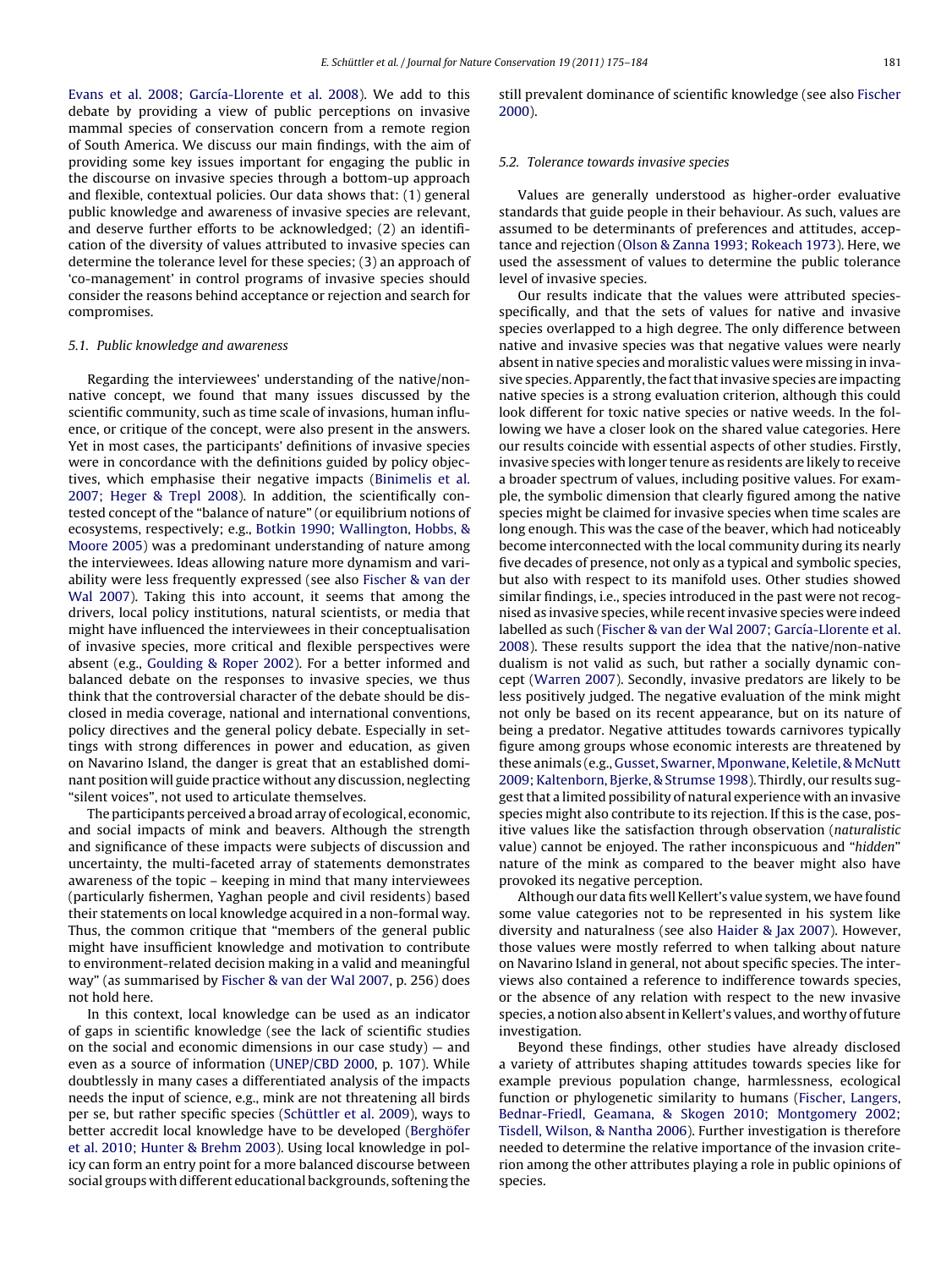<span id="page-7-0"></span>While the above discussed results indicate that there are species-specific characteristics that help to determine the tolerance level of invasive species, most species probably raise mixed sentiments. Ambivalent positions have often been expressed for beavers: "Although the beavers are detrimental, they are lovely". Future research could concentrate on the reasons behind contradictory relationships with a single species and the hierarchical order of values behind them. This can help to stimulate more differentiated approaches of management.

Given that an invasive species is most probably negatively and positively evaluated, management decisions must involve tradeoffs. With respect to the ecological-economic dimension, [Limburg,](#page-8-0) [Luzadis, Ramsey, Schulz, and Mayer \(2010\)](#page-8-0) suggest to quantify and weigh ecosystem services against ecosystem disservices. However, no generally accepted rules for balancing conflicting non-quantifiable values exist, and actual negotiating of different values and goods affected will remain a matter of societal discourse, involving the full range of interests and value dimensions (e.g., [Haider & Jax 2007\).](#page-8-0) We thus support other authors who suggest that collaborative stakeholder workshops can identify conflicting values and their importance, and then make explicit trade-offs to preserve those values that are of highest priority through management interventions democratically agreed upon (e.g., [Evans et al.](#page-8-0) [2008; Meech 2005; Shackleton et al. 2007\).](#page-8-0)

#### 5.3. Acceptance and compromises

Although the participants' positive attitudes towards control might have been affected by the social desirability bias, its extent can be considered as moderate as we obtained a diverse spectrum of perspectives ([Table 3\)](#page-5-0). The majority of the local community supported control strategies for two reasons: firstly, to reduce the perceived negative impacts of invasive species; and secondly, to create income. While the first point is in line with the interests of nature conservation, the second point might imply some sort of conflict. Benefits from the management of invasive species for the community can be either achieved by the employment of hunters, or by the profit from the products of hunted animals like furs, meat, oils, or handcrafts. As the control program of the Agriculture and Livestock Service (SAG) initially paid for animal products [\(Soto & Cabello 2007\),](#page-9-0) most people referred to this type of benefit. However, nature conservationists in our interviews, and later the SAG control program itself, agreed that the creation of a market was a rather unsuccessful strategy, unprofitable in remote areas and contradicting in objectives (a successful market would avoid losing its product). Hence, if managers want to rely on the 'support for income' argument, policies should clearly communicate how benefit will be generated and who will benefit from the initiative, for example, local hunters or external hunters.

With respect to the control of invasive species in our case study, disagreement existed about its degree (control or eradication) and the specific methods used, e.g., killing or castration (see [Fraser](#page-8-0) [2006](#page-8-0) for a review of attitudes to pest control technologies in New Zealand). The objections towards extreme actions like eradication found here must be taken seriously if a more sensible approach of 'co-management' is sought [\(Robinson & Whitehead 2003\).](#page-8-0) This approach should have three components. Firstly, scientists and managers should provide information on feasible methods of control and different scenarios for management as a basis for further discussions. Secondly, the process should start with issues where there is greatest agreement ([Robinson et al. 2004\).](#page-8-0) [Perry and Perry](#page-8-0) [\(2008\)](#page-8-0) have shown that even between wildlife managers and animal rights activists, common ground can be found. And thirdly, suggestions made by the local community could represent a means to achieve compromises in conflicting issues. In our case study, this would mean, for example, taking up the idea of establishing a no-hunting area for beavers.

## 5.4. Conclusions

This paper adds to the small, but increasing body of literature that provides empirical support about the richness of perspectives on invasive species. From this we conclude the relevance of engaging stakeholders in decision making on their management, as argued by other authors (e.g., [Evans et al. 2008; García-Llorente](#page-8-0) [et al. 2008; Stokes et al. 2006\).](#page-8-0) Our study showed a remarkable awareness of the topic and motivation for finding solutions among those who live in closest vicinity of invasive species. For the Cape Horn Biosphere Reserve this represents good conditions for a societal discourse on management plans for invasive species (see [Choi](#page-8-0) [2008; Menvielle et al. 2010\).](#page-8-0) Some general steps to include local communities in the design of management responses to biological invasions emerged from our study: (1) local knowledge should be used as a relevant form of information, and vice versa, the public should receive adequately presented information of scientific studies and management scenarios; (2) the tolerance level of an invasive species should be evaluated, and conflicting values be negotiated through a democratic process; (3) the acceptance of management options should be evaluated for each invasive species separately while the short- and long-term perspectives of economic income through invasive species management for the community must be clarified; and, (4) compromises when necessary can be employed on the basis of suggestions from the public. Although our paper offers some inputs helpful for questionnaire design for scientists and conservation managers, a major challenge still lies in the development and implementation of participatory approaches that allow decision making on the basis of a societal discourse.

#### **Acknowledgements**

This work was only possible due to the willingness and interest of the local community of Puerto Williams to participate in our interviews. We are grateful to Uta Berghöfer for her support in designing this study and discussing early interviews. We thank Tina Heger who revised an earlier version of this paper giving much beneficial input. Christoph Görg improved the paper with valuable comments from a social science perspective. Klaus Wagner gave helpful advice on the analysis of qualitative interview data. We thank Alberto Serrano for suggestions on the questionnaire guide. Melisa Gañan and José Llaipén thoroughly supported our study by transcribing the interviews. We are also grateful to two anonymous reviewers who improved the manuscript in many ways. This work was co-sponsored by the German Academic Exchange Service (DAAD), the Chilean Millennium Institute of Ecology and Biodiversity (P05-002 ICM-MIDEPLAN, and PFB-23 Basal-CONICYT), the Universidad de Magallanes, the Omora Foundation, and by the German-Chilean Research Project BIOKONCHIL funded by the German Ministry of Education and Research (FKZ 01LM0208).

#### **References**

- Anderson, C. B., Rozzi, R., Torres-Mura, J. C., McGehee, S. M., Sherriffs, M. F., Schüttler, E., et al. (2006). Exotic vertebrate fauna in the remote and pristine sub-Antarctic Cape Horn Archipelago, Chile. Biodiversity and Conservation, 15, 3295–3313.
- Anderson, C. B., Griffith, C. R., Rosemond, A. D., Rozzi, R., & Dollenz, O. (2006). The effects of invasive North American beavers on riparian plant communities in Cape Horn, Chile. Do exotic beavers engineer differently in sub-Antarctic ecosystems? Biological Conservation, 128, 467–474.
- Anderson, C. B., Pastur, G. M., Lencinas, M. V., Wallem, P. K., Moorman, M. C., & Rosemond, A. D. (2009). Do introduced North American beavers Castor canadensis engineer differently in southern South America? An overview with implications for restoration. Mammal Review, 39, 33–52.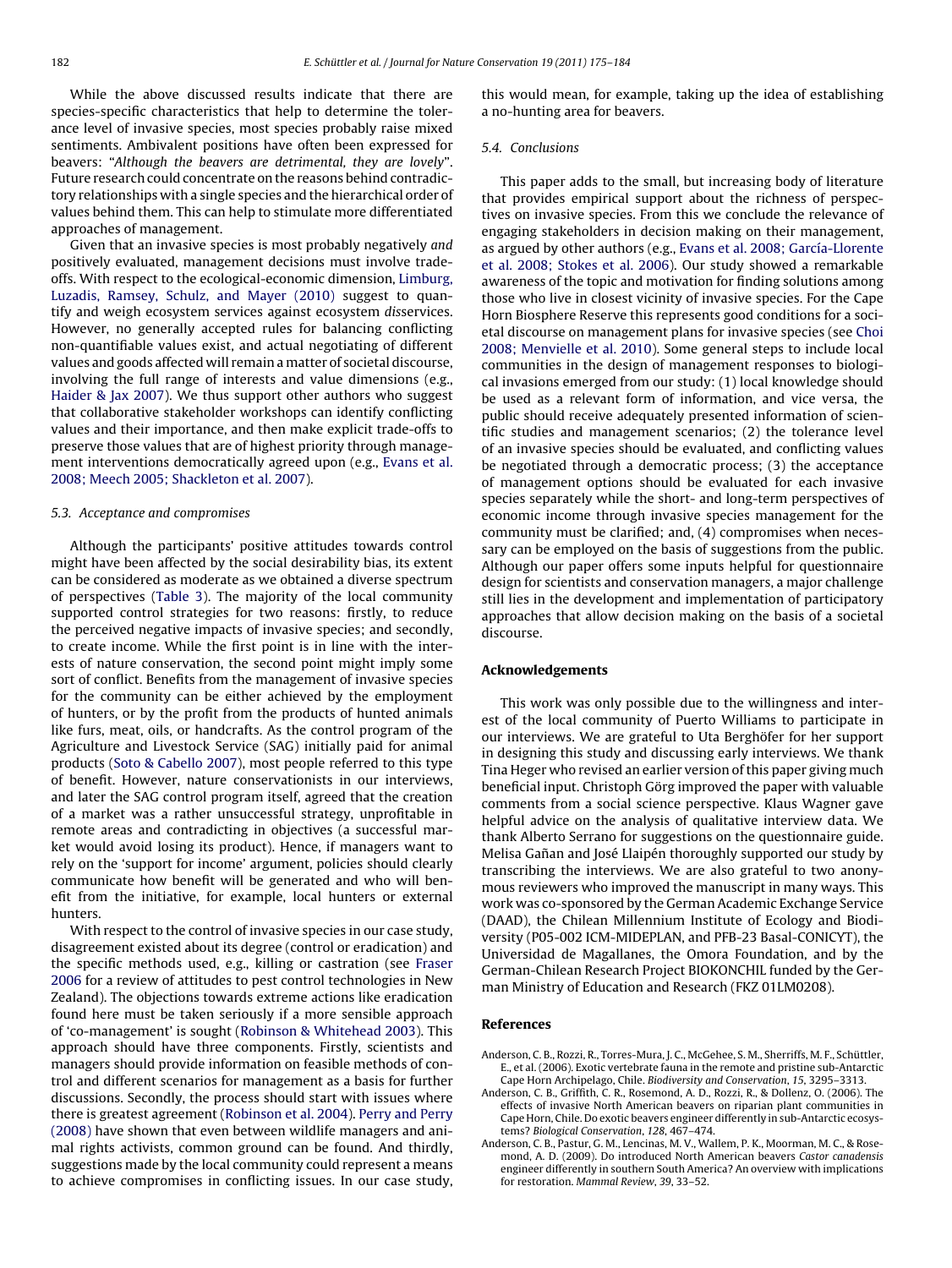- <span id="page-8-0"></span>Andreu, J., Vila, M., & Hulme, P. E. (2009). An assessment of stakeholder perceptions and management of noxious alien plants in Spain. Environmental Management, 43, 1244–1255.
- Berghöfer, U., Rozzi, R., & Jax, K. (2010). Many eyes on nature–diverse perspectives in the Cape Horn Biosphere Reserve and their relevance for conservation. Ecology and Society, 15(1), 18 [online] URL: [http://www.ecologyandsociety.](http://www.ecologyandsociety.org/vol15/iss1/art18) org/vol15/iss1/art18
- Binimelis, R., Monterroso, I., & Rodríguez-Labajos, B. (2007). A social analysis of the bioinvasions of Dreissena polymorpha in Spain and Hydrilla verticillata in Guatemala. Environmental Management, 40, 555–566.
- Bonesi, L., & Palazon, S. (2007). The American mink in Europe: Status, impacts, and control. Biological Conservation, 134, 470–483.
- Botkin, D. B. (1990). Discordant harmonies. A new ecology for the 21st century. Oxford: Oxford University Press.
- Bremner, A., & Park, K. (2007). Public attitudes to the management of invasive nonnative species in Scotland. Biological Conservation, 139, 306–314.
- Choi, C. (2008). Tierra del Fuego: The beavers must die. Nature, 453, 968.
- Coulatti, R. I., & MacIsaac, H. J. (2004). A neutral terminology to define 'invasive' species. Diversity and Distributions, 10, 135–141.
- Davis, M. A., & Thompson, K. (2000). Eight ways to be a colonizer; two ways to be an invader: A proposed nomenclature scheme for invasion ecology. Bulletin of the Ecological Society of America, 81, 226–230.
- Denzin, N. K., & Lincoln, Y. S. (2005). The Sage handbook of qualitative research (3rd ed.). Thousand Oaks: Sage Publications.
- Evans, J. M., Wilkie, A. C., & Burkhardt, J. (2008). Adaptive management of nonnative species: Moving beyond the either-or through experimental pluralism. Journal of Agricultural and Environmental Ethics, 21, 521–539.
- Fischer, F. (2000). Citizens, experts, and the environment: The politics of local knowledge. Durham: Duke University Press.
- Fischer, A., & van der Wal, R. (2007). Invasive plant suppresses charismatic seabird — The construction of attitudes towards biodiversity management options. Biological Conservation, 135, 256–267.
- Fischer, A., & Young, J. C. (2007). Understanding mental constructs of biodiversity: Implications for biodiversity management and conservation. Biological Conservation, 136, 271–282.
- Fischer, A., Langers, F., Bednar-Friedl, B., Geamana, N. & Skogen, K. ([in press\)](http://dx.doi.org/10.1016/j.jenvp.2010.05.005). Mental representations of animal and plant species in their social contexts: Results from a survey across Europe. Journal of Environmental Psychology.
- Foster, J., & Sandberg, L. A. (2004). Friends or foe? Invasive species and public green space in Toronto. The Geographical Review, 94, 178–198.
- Fraser, A. (2006). Public attitudes to pest control: A literature review. Wellington: Science & Technical Publishing.
- García-Llorente, M., Martín-López, B., González, J. A., Alcorlo, P., & Montes, C. (2008). Social perceptions of the impacts and benefits of invasive alien species: Implications for management. Biological Conservation, 141, 2969–2983.
- Gobster, P. H. (2005). Invasive species as ecological threat: Is restoration an alternative to fear-based resource management? Ecological Restoration, 23, 261–270.
- Goulding, M. J., & Roper, T. J. (2002). Press responses to the presence of free-living Wild Boar (Sus scrofa) in southern England. Mammal Review, 32, 272–282.
- Gusset, M., Swarner, M. J., Mponwane, L., Keletile, K., & McNutt, J. W. (2009). Human–wildlife conflict in northern Botswana: Livestock predation by endangered African wild dog Lycaon pictus and other carnivores. Oryx, 43, 67–72.
- Haider, S., & Jax, K. (2007). The application of environmental ethics in biological conservation: A case study from the southernmost tip of the Americas. Biodiversity and Conservation, 16, 2559–2573.
- Heger, T. (2004). Zur Vorhersagbarkeit biologischer Invasionen. Entwicklung und Anwendung eines Modells zur Analyse der Invasion gebietsfremder Pflanzen. Ph. D. Thesis, Technische Universität München-Weihenstephan.
- Heger, T., & Trepl, L. (2008). Was sind gebietsfremde Arten? Begriffe und Definitionen. Natur und Landschaft, 83, 399–401.
- Hunter, L. M., & Brehm, J. (2003). Brief comment: Qualitative insight into public knowledge of, and concern with, biodiversity. Human Ecology, 31, 309–320.
- Ibarra, J. T., Fasola, L., MacDonald, D. W., Rozzi, R., & Bonacic, C. (2009). Invasive American mink Mustela vison in wetlands of the Cape Horn Biosphere Reserve, southern Chile: What are they eating? Oryx, 43, 1–4.
- Jaksic, F. M., Iriartre, J. A., Jiménez, J. E., & Martínez, D. R. (2002). Invaders without frontiers: Cross-border invasions of exotic mammals. Biological Invasions, 4, 157–173.
- Jax, K., & Rozzi, R. (2004). Ecological theory and values in the determination of conservation goals: Examples from temperate regions of Germany, United States of America, and Chile. Revista Chilena de Historia Natural, 77, 349–366.
- Kaltenborn, B. P., Bjerke, T., & Strumse, E. (1998). Diverging attitudes towards predators: Do environmental beliefs play a part? Human Ecology Review, 5, 1–9.
- Kellert, S. R. (1996). The value of life: Biological diversity and human society. Washington, DC: Island Press.
- Kendle, A. D., & Rose, J. E. (2000). The aliens have landed! What are the justifications for 'native only' policies in landscape plantings? Landscape and Urban Planning, 47, 19–31.
- Krajik, K. (2005). Winning the war against island invaders. Science, 310, 1410–1413. Larson, B. M. H. (2005). The war of the roses: Demilitarizing invasion biology. Frontiers in Ecology and the Environment, 3, 495–500.
- Limburg, K. E., Luzadis, V. A., Ramsey, M., Schulz, K. L., & Mayer, C. M. (2010). The good the bad, and the algae: Perceiving ecosystem services and disservices generated by zebra and quagga mussels. Journal of Great Lakes Research, 36, 86–92.
- Lockwood, J. A., & Latchininsky, A. V. (2008). Philosophical justifications for the extirpation of non-indigenous species: The case of the grasshopper Schistocerca nitens

(Orthoptera) on the Island of Nihoa, Hawaii. Journal of Insect Conservation, 12, 429–445.

- Lodge, D. M., & Shrader-Frechette, K. (2003). Nonindigenous species: Ecological explanation, environmental ethics, and public policy. Conservation Biology, 17, 31–37.
- Maccoby, E. E., & Maccoby, N. (1954). The interview: A tool of social science. In G. Lindzey (Ed.), Handbook of social psychology (pp. 449–487). Cambridge: Addison-Wesley
- Macdonald, D. W., & Harrington, L. A. (2003). The American mink: The triumph and tragedy of adaptation out of context. New Zealand Journal of Zoology, 30, 421–441.
- Matthiesen, U. (2005).Knowledge Scapes. Pleading for a knowledge turn in socio-spatial research, Working Paper. Erkner: Leibniz-Institute for Regional Development and Structural Planning.
- Marshall, K., White, R., & Fischer, A. (2007). Conflicts between humans over wildlife management: On the diversity of stakeholder attitudes and implications for conflict management. Biodiversity and Conservation, 16, 3129–3146.
- Mayring, P. (2000). Qualitative Content Analysis. Forum Qualitative Sozialforschung/Forum: Qualitative Social Research, 1. Art. 20 [online] URL: <http://nbnresolving.de/urn:nbn:de:0114-fqs0002204>
- McMichael, A. J., & Bouma, M. J. (2000). Global changes, invasive species and human health. In H. A. Mooney, & J. J. Hobbs (Eds.), Invasive species in a changing world (pp. 191–210). Washington, DC: Island Press.
- McNeely, J. A., Mooney, H. A., Neville, L. E., Schei, P. J., & Waage, J. K. (2001). A global strategy on invasive alien species. In IUCN in collaboration with the Global Invasive Species Programme, Gland, Switzerland and Cambridge.
- Meech, H. (2005). Eradicating non-native mammals from islands: Facts and perceptions. ECOS – British Association of Nature Conservationists, 26, 72–80.
- Menvielle, M. F., Funes, M., Malmierca, L., Ramadori, D., Saavedra, B., Schiavini, A., et al. (2010). American beaver eradication in the southern tip of South America: Main challenges of an ambitious project. Aliens. The Invasive Species Bulletin, 29, 9–16.
- Minteer, B. A., & Collins, J. P. (2005). Why we need an ecological ethics. Frontiers in Ecology and the Environment, 3, 332–337.
- Mittermeier, R. A., Mittermeier, C. G., Brooks, T. M., Pilgrim, J. D., Konstant, W. R., da Fonseca, G. A. B., et al. (2003). Wilderness and biodiversity conservation. Proceedings of the National Academy of Sciences of the United States of America, 18, 10309–10313.
- Montgomery, C. A. (2002). Ranking the benefits of biodiversity: An exploration of relative values. Journal of Environmental Management, 65, 313–326.
- Norton, B. G. (1987). Why preserve natural variety? Princeton: Princeton University Press.
- Olson, J. M., & Zanna, M. P. (1993). Attitudes and attitude change. Annual Review of Psychology, 44, 117–154.
- Ott, K. (2003). The spectrum of environmental values. In K. Ott, & P. Thapa (Eds.), Greifswald's environmental ethics (pp. 31–40). Steinbeckerverlag Rose: Greifswald.
- Ozanne, L. K., Humphrey, C. R., & Smith, P. M. (1999). Gender, environmentalism, and interest in forest certification: Mohai's paradox revisited. Society and Natural Resources, 12, 613–622.
- Parker, I. M., Simberloff, D., Londsdale, W. M., Goodell, K., Wonham, M., Kareiva, P. M., et al. (1999). Impact: Toward a framework for understanding the ecological effects of invaders. Biological Invasions, 1, 3–19.
- Perry, D., & Perry, G. (2008). Improving interactions between animal rights groups and conservation biologists. Conservation Biology, 22, 27–35.
- Pimentel, D., Lach, L., Zuniga, R., & Morrison, D. (2000). Environmental and economic costs of nonindigenous species in the United States. Bioscience, 50, 53–65.
- Pimentel, D., Zuniga, R., & Morrison, D. (2005). Update on the environmental and economic costs associated with alien-invasive species in the United States. Ecological Economics, 52, 273–288.
- Robinson, C. J., & Whitehead, P. (2003). Cross-cultural management of pest animal damage: A case study of feral buffalo control in Australia's Kakadu National Park. Environmental Management, 32, 445–458.
- Robinson, C. J., Smyth, D., & Whitehead, P. J. (2004). Bush tucker, bush pets and bush threats: Cooperative management of feral animals in Australia's Kakadu National Park. Conservation Biology, 19, 1385–1391.
- Rokeach, M. (1973). The nature of human values. New York: Free Press.
- Rolston, H., III. (1988). Environmental ethics. Duties to and values in the natural world. Philadelphia: Temple University Press.
- Rozzi, R., & Sherriffs, M. (2003). El visón (Mustela vison Schreber, Carnivora: Mustelidae), un nuevo mamífero exótico para la isla Navarino. Anales del Instituto de la Patagonia, 31, 97–104.
- Rozzi, R., Massardo, F., Anderson, C., Heidinger, K., & Silander, J., Jr. (2006). Ten Principles for Biocultural Conservation at the Southern Tip of the Americas: The Approach of the Omora Ethnobotanical Park. Ecology and Society, 11, 43 [online] URL: <http://www.ecologyandsociety.org/vol11/iss1/art43>
- Sala, O. E., Chapin, F. S., III, Armesto, J. J., Berlow, E., Bloomfield, J., Dirzo, R., et al. (2000). Global biodiversity scenarios for the year 2100. Science, 287, 1770–1774.
- Schüttler, E., Klenke, R., McGehee, S., Rozzi, R., & Jax, K. (2009). Vulnerability of ground-nesting waterbirds to predation by invasive American mink in the Cape Horn Biosphere Reserve, Chile. Biological Conservation, 142, 1450–1460.
- Schwarz, N., & Hippler, H. J. (1995). Subsequent questions may influence answers to preceding questions in mail surveys. The Public Opinion Quarterly, 59, 93–97.
- Shackleton, C. M., McGarry, D., Fourie, S., Gambiza, J., Shackleton, S. E., & Fabricius, C. (2007). Assessing the effects of invasive alien species on rural livelihoods: Case examples and a framework from South Africa. Human Ecology, 35, 113–127.